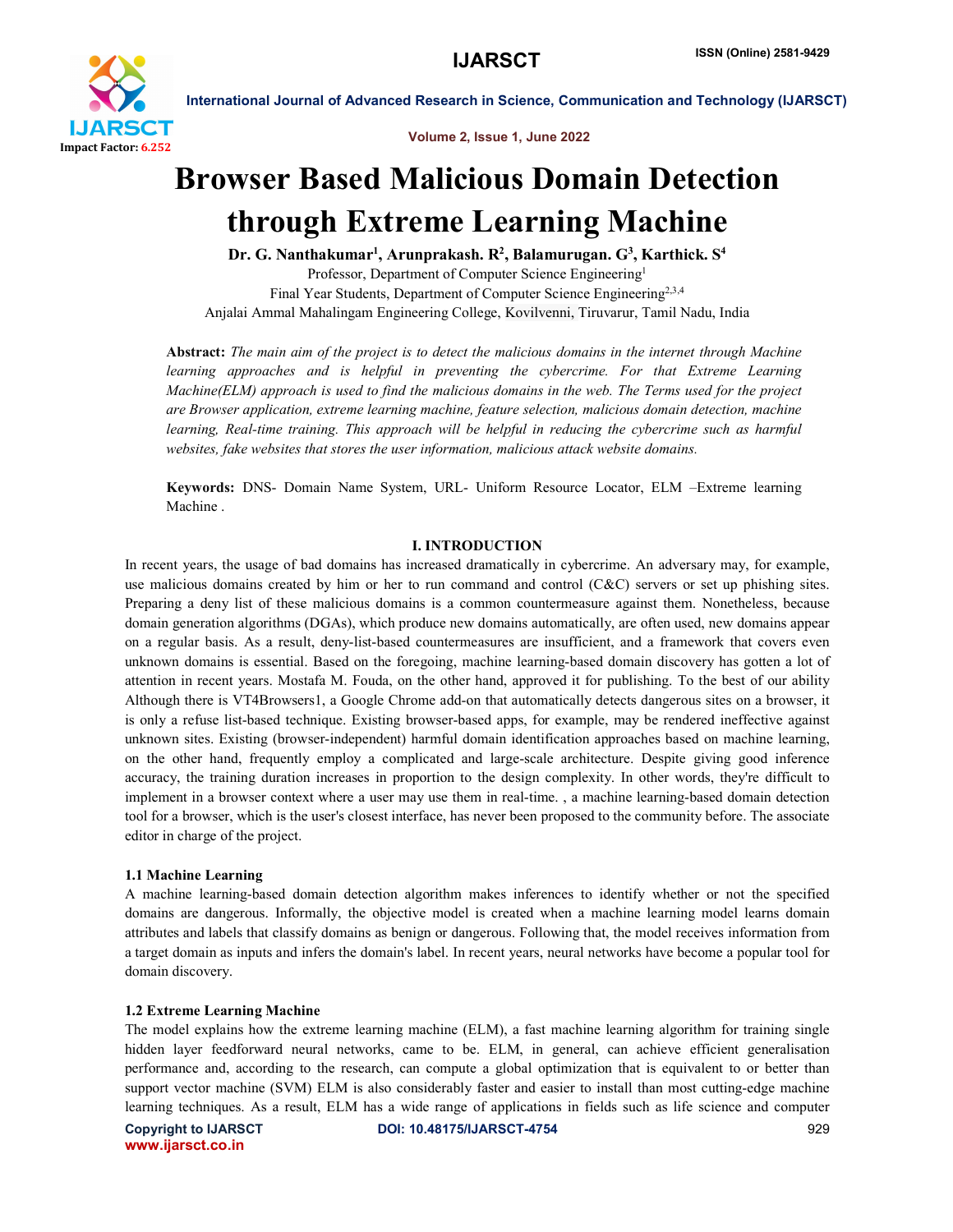

# Volume 2, Issue 1, June 2022

vision. Meanwhile, to the best of our knowledge, ELM has never been used in the context of malicious domain detection other than for process.Because concept drift is necessary for hostile domain detection, as mentioned in Section I, the real-time training covered in this research is a distinct problem than the previous works. In the context of supervised learning, the original ELM is utilised for both classification and regression problems. Although this study focuses on the original ELM, there are various modifications of ELM that can be used in the real world to cope with unbalanced data and errors. To deal with imbalanced classification data, Xiao et al. suggested a class-specific cost regulation extreme learning machine (CCR-ELM), which introduced a class-specific regulation cost into the classification. To deal with the prediction, Zhang et al. presented residual compensation ELM (RC-ELM).

# 1.3 Preparing the Dataset

This dataset was created in order to detect malicious domain. It contains

- Previously detected malicious domains.
- Collection of malicious Domain data.

# II. LITERATURE REVIEW

Using seven distinct machine learning techniques, such as decision tree, Adaboost, K-Star, kNN (n = 3), Random Forest, and SMO, a phishing detection system was created. Various number/type features based on NLP functions, word vectors, and mixed functions, as well as Naive Bayes. Create useful features to improve the detection system's accuracy. Making lists is a crucial task. All of the algorithms have been put to the test, and the results have been compared. They have created a new hybrid model that combines NLP (natural language processing-based characteristics) with word vector. Language independence, real-time execution, detection of new websites, independence from third parties, use of feature-rich classifiers, and so on are all advantages. Two modules extract functional representations of URLs in parallel. The character level CNN module is the first. Another approach is to use an attention-based hierarchical RNN module to detect phishing URLs. They discovered that Random forest classifiers have the highest AUC and Bag-of-words trained SVM classifiers have the highest accuracy. The effectiveness of the phishing URL detection strategy has been demonstrated in this paper using a deep learning-based algorithm. Experiment with ablation Word-level temporal feature representation extracted from character-level spatial feature representation . From character-level CNNs to attention-based URLs, there's a lot to learn. The performance of hierarchical RNN modules is improved. This method has a good generalisation ability.

This model addresses the issue of detecting phishing URLs in the absence of strong supervision, requiring a lower amount of labelled data to begin the learning process.

# III. PROPOSED SYSTEM

Fig.1 represents the working process of our system i.e., the methodology of our work. Where the algorithm goal is to find out the current URL website which is browsing is good or bad. By using the machine learning algorithm, we are going to classify which type of URL is a suspicious URL.

For that detection process, the model use for the processing and extract the feature and through the data set we used for the processing and a huge dataset which is classified over, The data set is split for training and testing data are in ratio 75/25. The data set is trained and after the train and accuracy obtain later that passing the test dataset and predict the result for the test dataset and final we use the new data for the prediction of unknown data and the result is obtained. Classification error which is reduced .



Fig.1 System Architecture of Proposed model

Copyright to IJARSCT **DOI: 10.48175/IJARSCT-4754** 930 www.ijarsct.co.in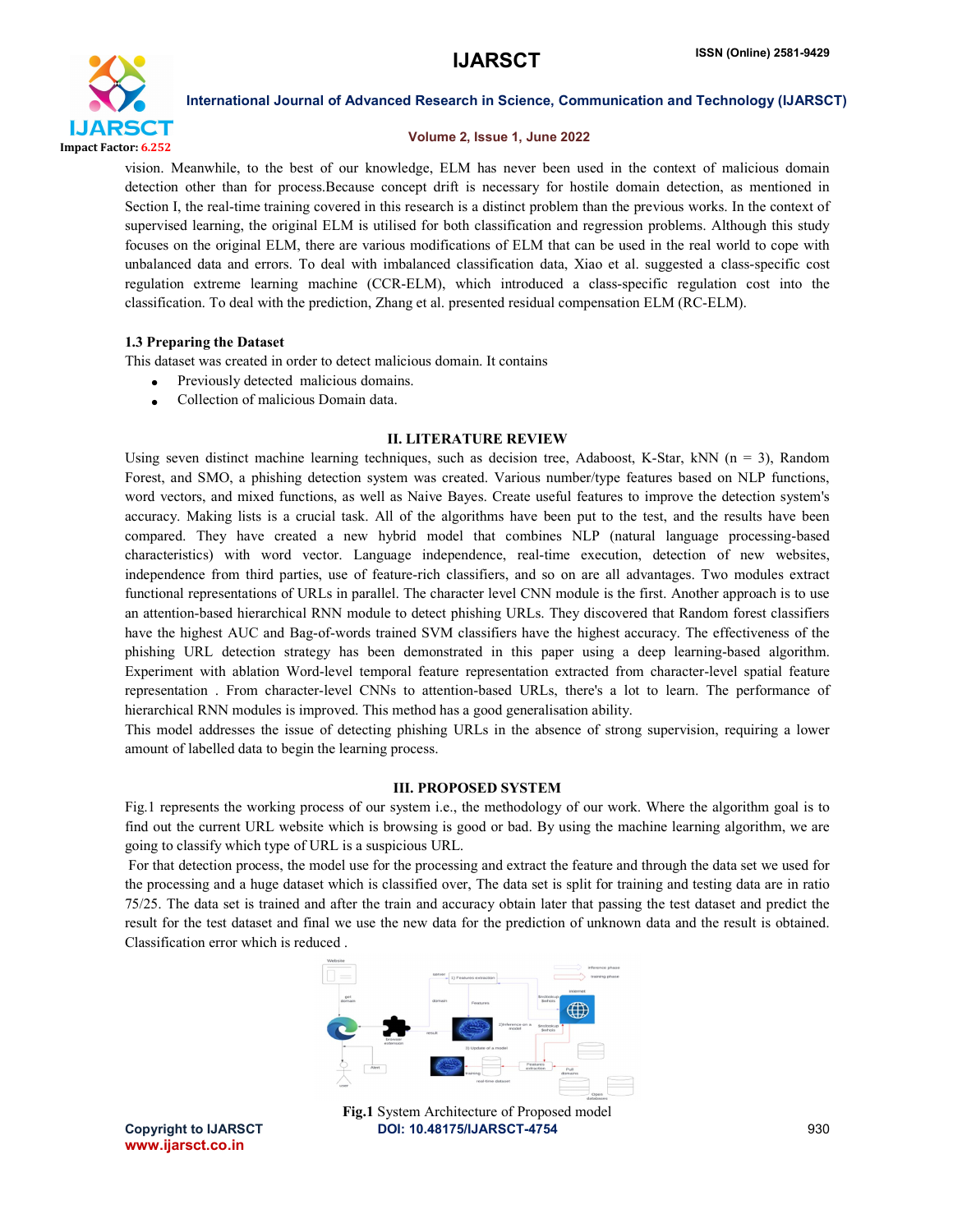

### Volume 2, Issue 1, June 2022

#### IV. MODULE DESCRIPTION

# Proposed System Modules

- Feature Extraction
- Classification
- Real Time Training
- Malicious Domain Detection

#### 4.1 Feature Extraction

A Domain itself has few features generally. Consequently, Extracting features based on DNS records for a domain is expected since the information itself is insufficient. However , in real-time domain detection through an add-on , the throughput of feature extraction should be considered because the above feature extraction is a time-consuming task in general.DNS based features represent information obtained from DNS records of their corresponding domains and discuss the difference of DNS records between malicious domains and benign domains.



Fig. 2 Features Extraction

# 4.2 Classification

Classification can be useful to classify the domain from the trained dataset. The given domain is compared with the trained Dataset and then it classifies the domain which is malicious. With the help of above module , we can predict the domain is malicious or not.

A classification algorithm, in general, is a function that weighs the input features so that the output separates one class into positive values and the other into negative values.



Fig. 3 Classification

#### 4.3 Real Time Training

From Kaggle, the data are stored in the database. Based on that data , the input would be compared to show the output.

www.ijarsct.co.in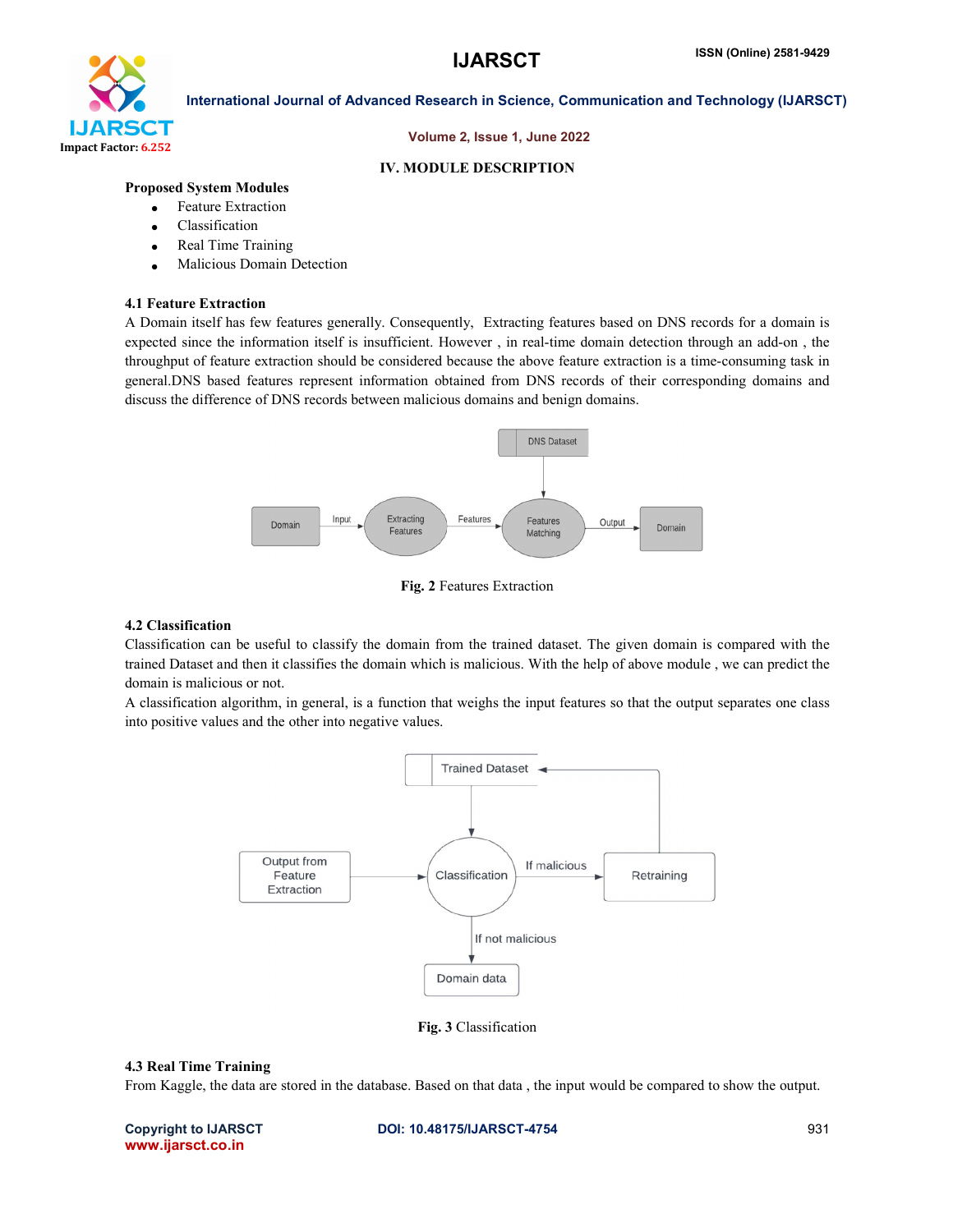

# Volume 2, Issue 1, June 2022

International Journal of Advanced Research in Science, Communication and Technology (IJARSCT)



Fig. 4 Real Time Training

### 4.4 Malicious Domain Detection

ELM has been proposed for training single hidden layer feedforward neural networks. The training process of neural networks is roughly divided into three kinds of layers, i.e., an input layer, one or more hidden layers, and an output layer. The performance of neural networks is commonly improved by increasing the number of hidden layers and neurons in each layer.



Fig. 5 Malicious Domain Detection

### V. IMPLEMENTATION

Copyright to IJARSCT **DOI: 10.48175/IJARSCT-4754** 932 www.ijarsct.co.in The result shows that the website is malicious or not. If the domain is malicious , then it shows the user as 'Unsafe' , Otherwise it shows 'Safe'. It compares the user domain input with the database that is already retrained. The large amount of data is trained in the database . Based on that url data it will shows the output.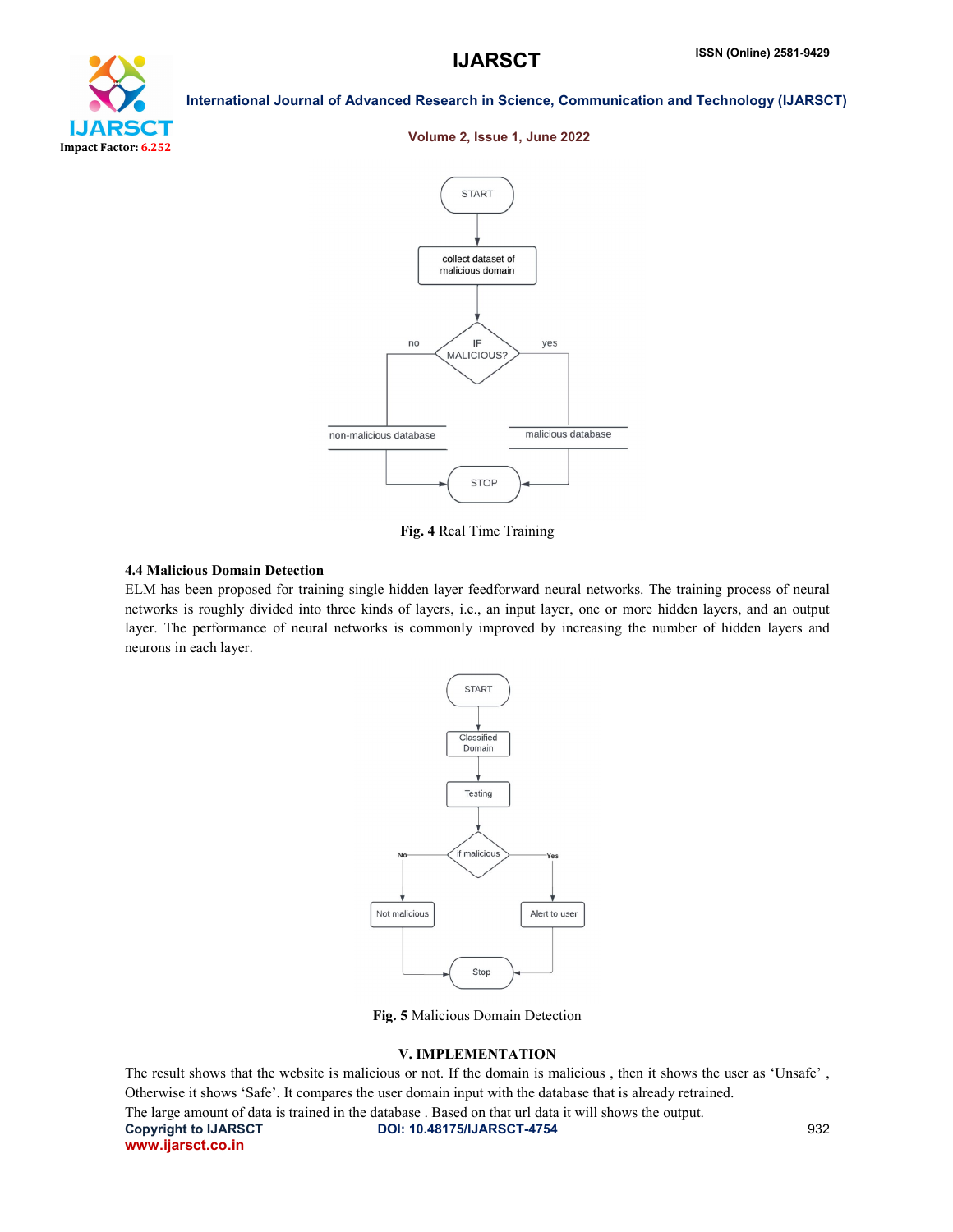

| <b>RSCT</b><br>252         | Volume 2, Issue 1, June 2022                                             |
|----------------------------|--------------------------------------------------------------------------|
| <b>Example 1:</b><br>Input |                                                                          |
| Output                     | https://www.google.com<br>https://www.google.co<br><b>URL</b><br>Safe    |
| <b>Example 2:</b><br>Input | $\blacktriangledown$                                                     |
| Output                     | https://www.eqbqcguiwcymao.com<br>http://moviesdaweb.co<br>URL<br>Unsafe |
|                            | $\mathbf{x}$                                                             |

### VI. CONCLUSION

The Model presented is a browser-based application for malicious domain detection by leveraging extreme learning machine (ELM).In the real-time training, the retrained model could continuously detect unseen malicious domains while the accuracy of the normal model decreases because of missing a concept drift of malicious domains.

This project will be very useful in terms of detecting the malicious domain in the web and it reduces the cybercrime.

# **REFERENCES**

- [1]. Y. Zhauniarovich, I. Khalil, T. Yu, and M. Dacier, ''A survey on malicious domains detection through DNS data analysis,'' ACM Comput. Surv., vol. 51, no. 4, pp. 1–36, Sep. 2018.
- [2]. J. Woodbridge, H. S. Anderson, A. Ahuja, and D. Grant, ''Predicting domain generation algorithms with long short-term memory networks,'' 2016, arXiv:1611.00791.
- [3]. S. Vosoughi, P. Vijayaraghavan, and D. Roy, ''Tweet2Vec: Learning tweet embeddings using character-level CNN-LSTM encoder-decoder,'' in Proc. 39th Int. ACM SIGIR Conf., 2016, pp. 1041–1044.
- [4]. D. S. Berman, ''DGA CapsNet: 1D application of capsule networks to DGA detection,'' Information, vol. 10, no. 5, p. 157, Apr. 2019.
- [5]. Y. Qiao, B. Zhang, W. Zhang, A. K. Sangaiah, and H. Wu, ''DGA domain name classification method based on long short-term memory with attention mechanism,'' Appl. Sci., vol. 9, no. 20, p. 4205, Oct. 2019.
- [6]. L. Yang, G. Liu, Y. Dai, J. Wang, and J. Zhai, ''Detecting stealthy domain generation algorithms using heterogeneous deep neural network framework,'' IEEE Access, vol. 8, pp. 82876–82889, 2020.
- [7]. F. Pendlebury, F. Pierazzi, R. Jordaney, J. Kinder, and L. Cavallaro, ''Tesseract: Eliminating experimental bias in malware classification across space and time,'' in Proc. USENIX Secur., 2019, pp. 729–746.
- [8]. Y. Shi, G. Chen, and J. Li, ''Malicious domain name detection based on extreme machine learning,'' Neural Process. Lett., vol. 48, no. 3, pp. 1347–1357, Dec. 2018.